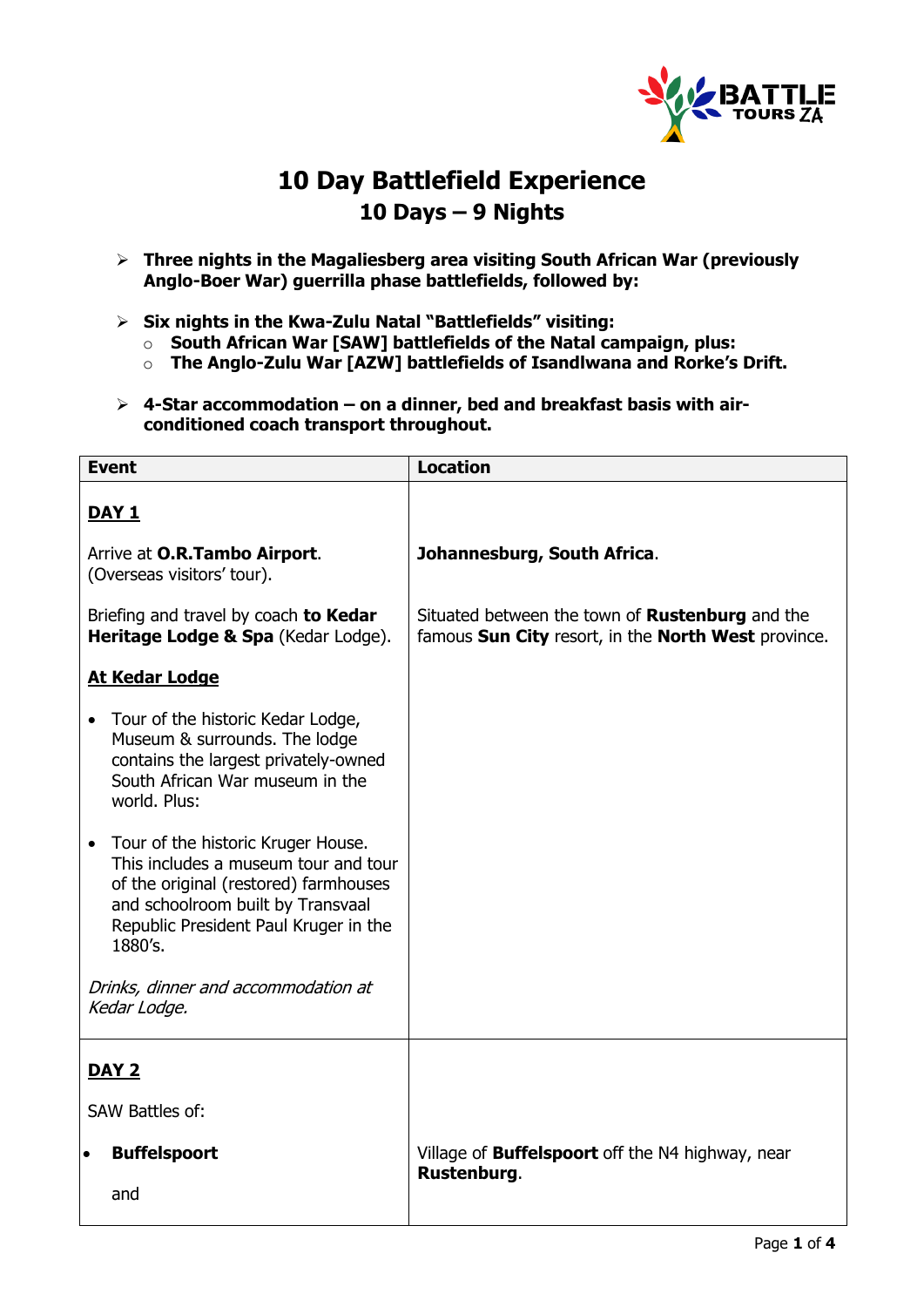

| <b>Event</b>                                                                                                                                             | <b>Location</b>                                                                                                            |
|----------------------------------------------------------------------------------------------------------------------------------------------------------|----------------------------------------------------------------------------------------------------------------------------|
| <b>Silkaatsnek</b> (where two battles took<br>$\bullet$<br>place)                                                                                        | In the Magaliesberg Mountains, near<br><b>Hartebeestpoort Dam.</b>                                                         |
| Visit the Rietvlei Cemetery.                                                                                                                             | Hartbeespoort, Magaliesberg.                                                                                               |
| Drinks, dinner and accommodation at<br><b>Askari Game Lodge &amp; Spa (Askari</b><br>Lodge).                                                             | Situated in the Magaliesberg Mountains.                                                                                    |
| <b>DAY 3</b>                                                                                                                                             |                                                                                                                            |
| <b>SAW Battles of:</b>                                                                                                                                   |                                                                                                                            |
| Dwarsvlei,                                                                                                                                               | Near the Cradle of Humankind.                                                                                              |
| <b>Olifantsnek</b>                                                                                                                                       | Near the village of Olifantsnek in the Magaliesberg<br><b>Mountains.</b>                                                   |
| and                                                                                                                                                      |                                                                                                                            |
| <b>Nooitgedacht</b><br>$\bullet$                                                                                                                         | In the Askari game reserve, at the highest point of the<br><b>Magaliesberg Mountains.</b>                                  |
| Drinks, dinner and accommodation at<br>Askari Lodge.                                                                                                     |                                                                                                                            |
| DAY <sub>4</sub>                                                                                                                                         |                                                                                                                            |
| Travel from Askari Lodge to<br>Ladysmith, Kwa-Zulu Natal.<br>En route, visiting the "smallest church in<br>the world" in the town of <b>Van Reenen</b> . |                                                                                                                            |
| Arrive at Buller's Rest Lodge (Buller's<br>Lodge)                                                                                                        | Situated in Ladysmith in the heart of the Kwa-Zulu<br>Natal South African War and Anglo-Zulu War<br>"Battlefields" region. |
| Drinks, dinner and accommodation at<br><b>Buller's Lodge.</b>                                                                                            |                                                                                                                            |
| <u>DAY 5</u>                                                                                                                                             |                                                                                                                            |
| SAW battles of:                                                                                                                                          |                                                                                                                            |
| Talana,                                                                                                                                                  | The town of <b>Dundee.</b>                                                                                                 |
| <b>Elandslaagte</b>                                                                                                                                      | <b>Elandslaagte Station.</b>                                                                                               |
| and                                                                                                                                                      |                                                                                                                            |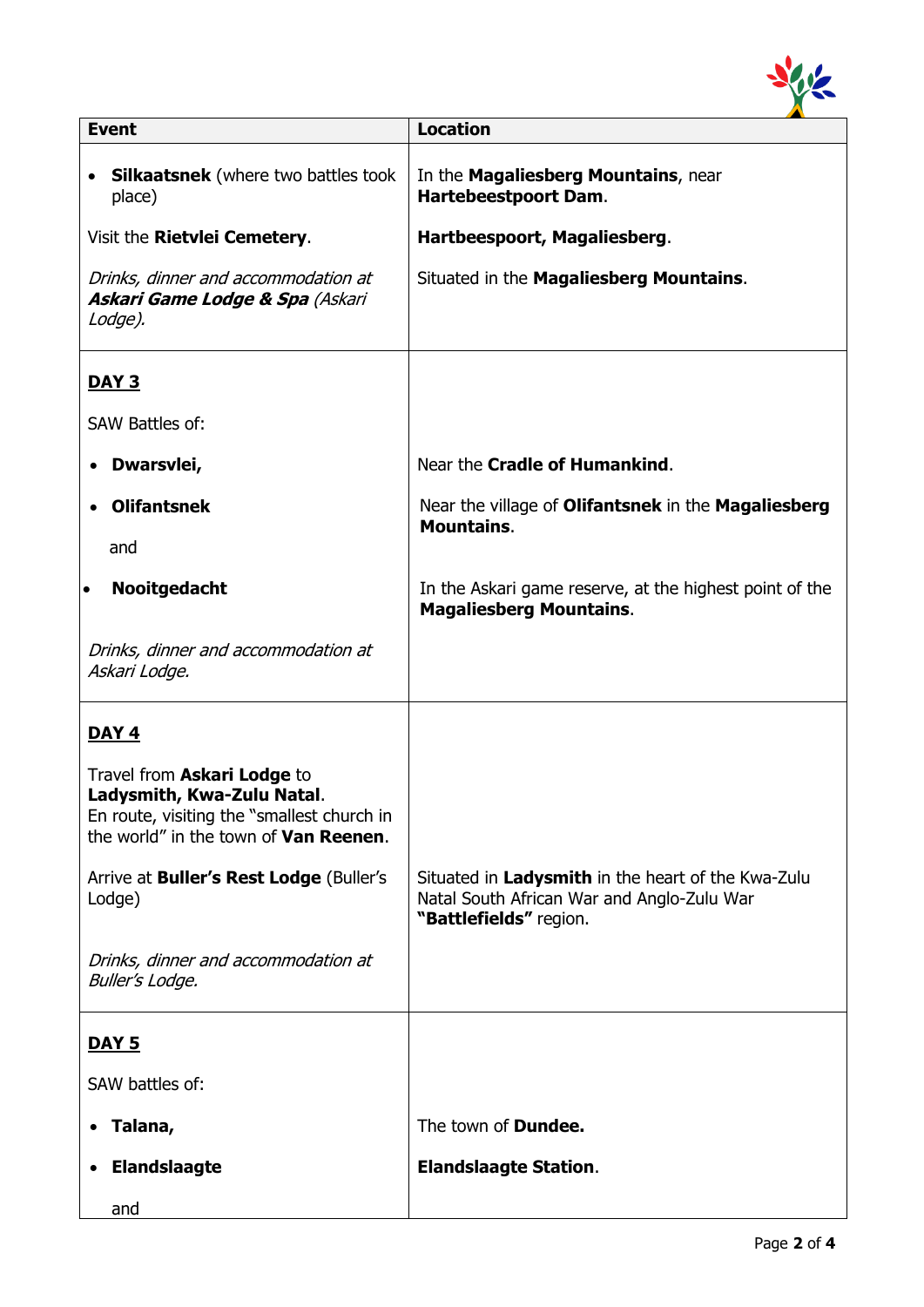

| <b>Event</b>                                                                                             | <b>Location</b>              |
|----------------------------------------------------------------------------------------------------------|------------------------------|
| • Tchrengula<br>Drinks, dinner and accommodation at<br><b>Buller's Lodge.</b>                            | Outside Ladysmith.           |
| <u>DAY 6</u>                                                                                             |                              |
| Visit the site of the skirmish plus the<br>capture of Winston Churchill at<br><b>Chieveley.</b>          | <b>Chieveley Station</b>     |
| Visit the Battle of Willow Grange.                                                                       | Village of Willow Grange.    |
| Visit the AZW Durnford Museum.                                                                           | Village of Fort Durnford.    |
| Drinks, dinner and accommodation at<br><b>Buller's Lodge.</b>                                            |                              |
| <b>DAY 7</b>                                                                                             |                              |
| SAW battles of:                                                                                          |                              |
| <b>Colenso</b> (including visiting the<br>$\bullet$<br><b>Clouston Field of Remembrance)</b>             | The town of <b>Colenso</b> . |
| and                                                                                                      |                              |
| • Spioenkop                                                                                              | Spioenkop Hill.              |
| Drinks, dinner and accommodation at<br><b>Buller's Lodge.</b>                                            |                              |
| <b>DAY 8</b>                                                                                             |                              |
| SAW battles of:                                                                                          |                              |
| <b>Tugela Heights</b> $-$ including<br>$\bullet$<br>Wynne's Hill, Hart's Hill and<br><b>Railway Hill</b> | Ladysmith area.              |
| and                                                                                                      |                              |
| <b>Platrand</b> $-$ including visiting the<br><b>Platrand Cemetery</b>                                   | <b>Platrand Hill.</b>        |